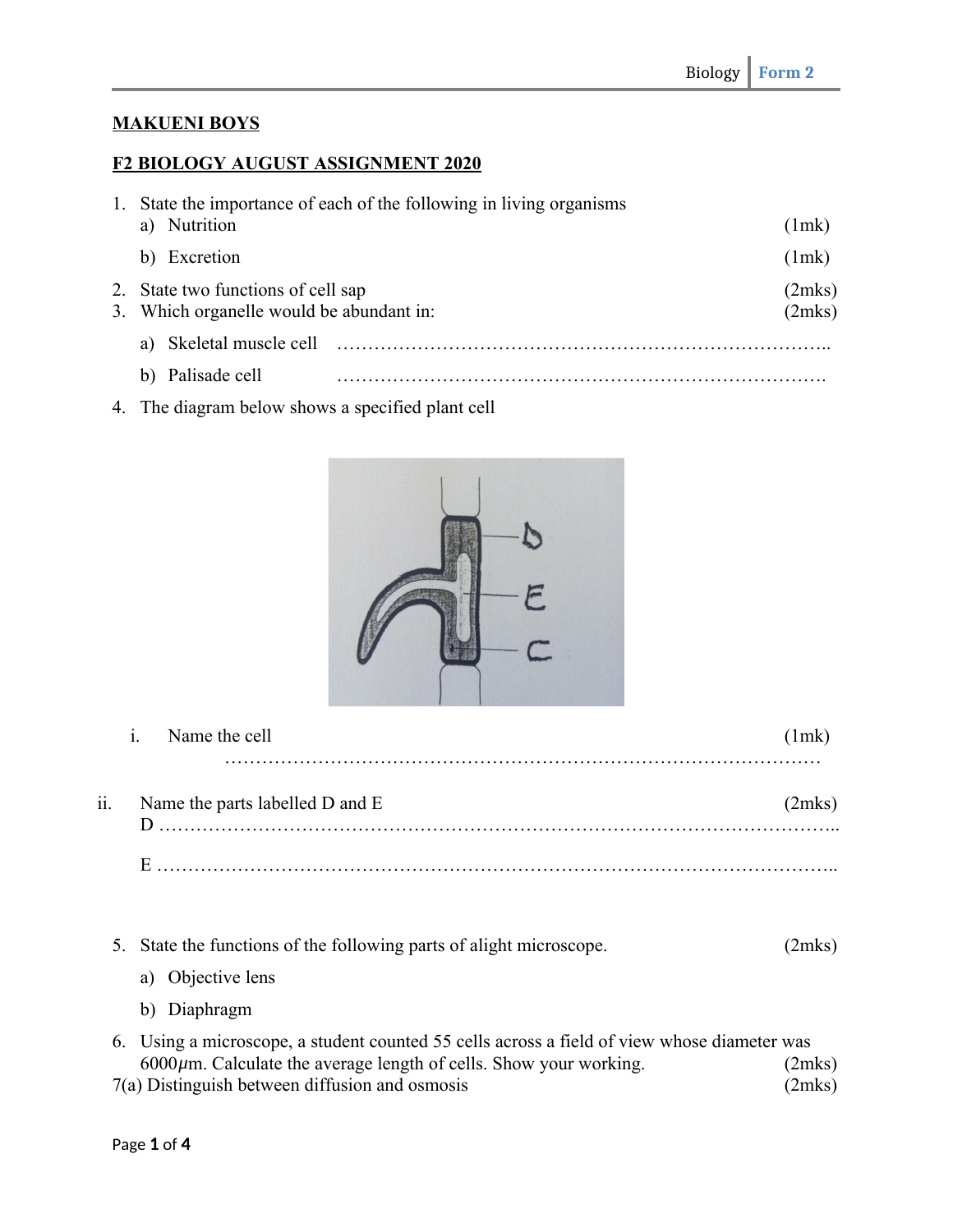Glass rid -Thread Sucrose solution - DBHilled water

b)An experiment was set as shown below

The set up was left for 30 minutes.

| (i) State the expected results                                                                          | (1mk)            |
|---------------------------------------------------------------------------------------------------------|------------------|
| $(ii)$ Explain your answer in $b(i)$ above<br>8. State four factors that increase the rate of diffusion | (3mks)<br>(4mks) |
| 9. What is meant by the following terms?                                                                |                  |
| (i) Crenated cell                                                                                       | (1mk)            |
| (ii) Flaccid cell                                                                                       | (1mk)            |
| 10. Distinguish between heterotrophism and autotrophism                                                 | (2mks)           |
|                                                                                                         |                  |

11. Study the diagram below





a) Name the process which takes place in the organelle (1mk)

………………………………………………………………………………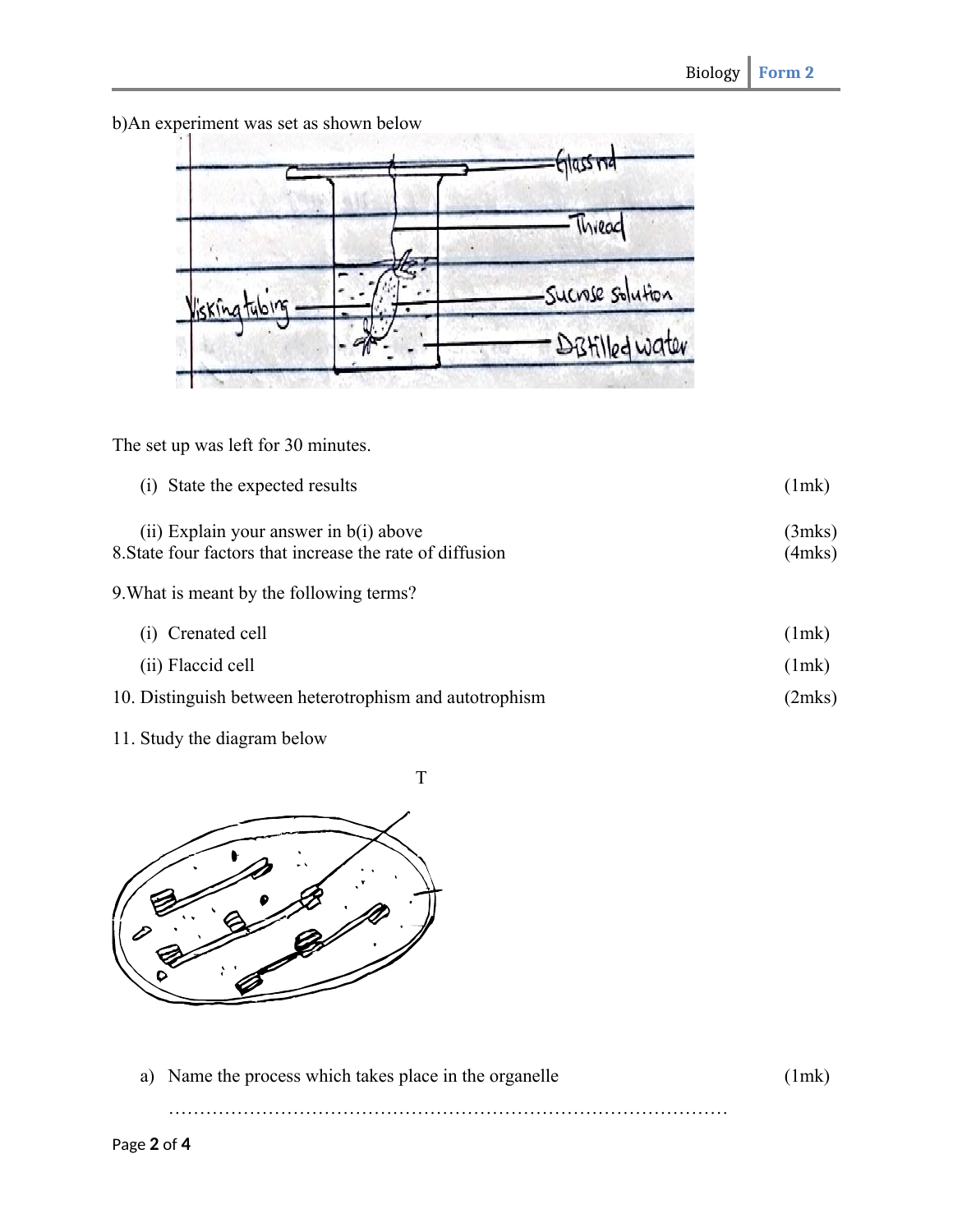|                                                                                                                                            | Biology | Form 2                 |
|--------------------------------------------------------------------------------------------------------------------------------------------|---------|------------------------|
| b) Name the pigment in the structure labelled T and state its function                                                                     |         | (2mks)                 |
|                                                                                                                                            |         |                        |
| c) Name three cells of a leaf where the above structure is found<br>12. State four external factors that affect the rate of photosynthesis |         | (3mks)<br>$(4$ mks $)$ |
| 13. State three properties of monosaccharide                                                                                               |         | (3mks)                 |
| 14. Discuss four adaptations of the carnivores to their mode of feeding                                                                    |         | $(4$ mks $)$           |
| 15                                                                                                                                         |         |                        |
| a) What is the importance of mastication during digestion?<br>b) State three roles of saliva during digestion                              |         | (1mk)<br>(3mks)        |
| 16. The diagram below shows part of a mammalian circulatory system                                                                         |         |                        |
| W<br>Gut<br>jues<br>$\propto$<br>Z                                                                                                         |         |                        |
| Name the blood vessels marked Y and Z<br>a.                                                                                                |         | (2mks)                 |
| Y                                                                                                                                          |         |                        |

Z **………………………………………………………**

b. A student took a meal rich in proteins and carbohydrates. It was found that the glucose level in blood vessel W was lower than blood vessel Y. Explain (1mk) 17.

- a) What is active transport? (1mk)
- b) Give four roles of active transport (4mks)

18. During a Biology practical lesson, the teacher provided students with the following apparatus; a porter, a scalpel, specimen bottle, a pair of forceps, sweep net and chloroform.

a) Give four precaution that a biology teacher gave the students before the practical when collection of specimen began (4mks)